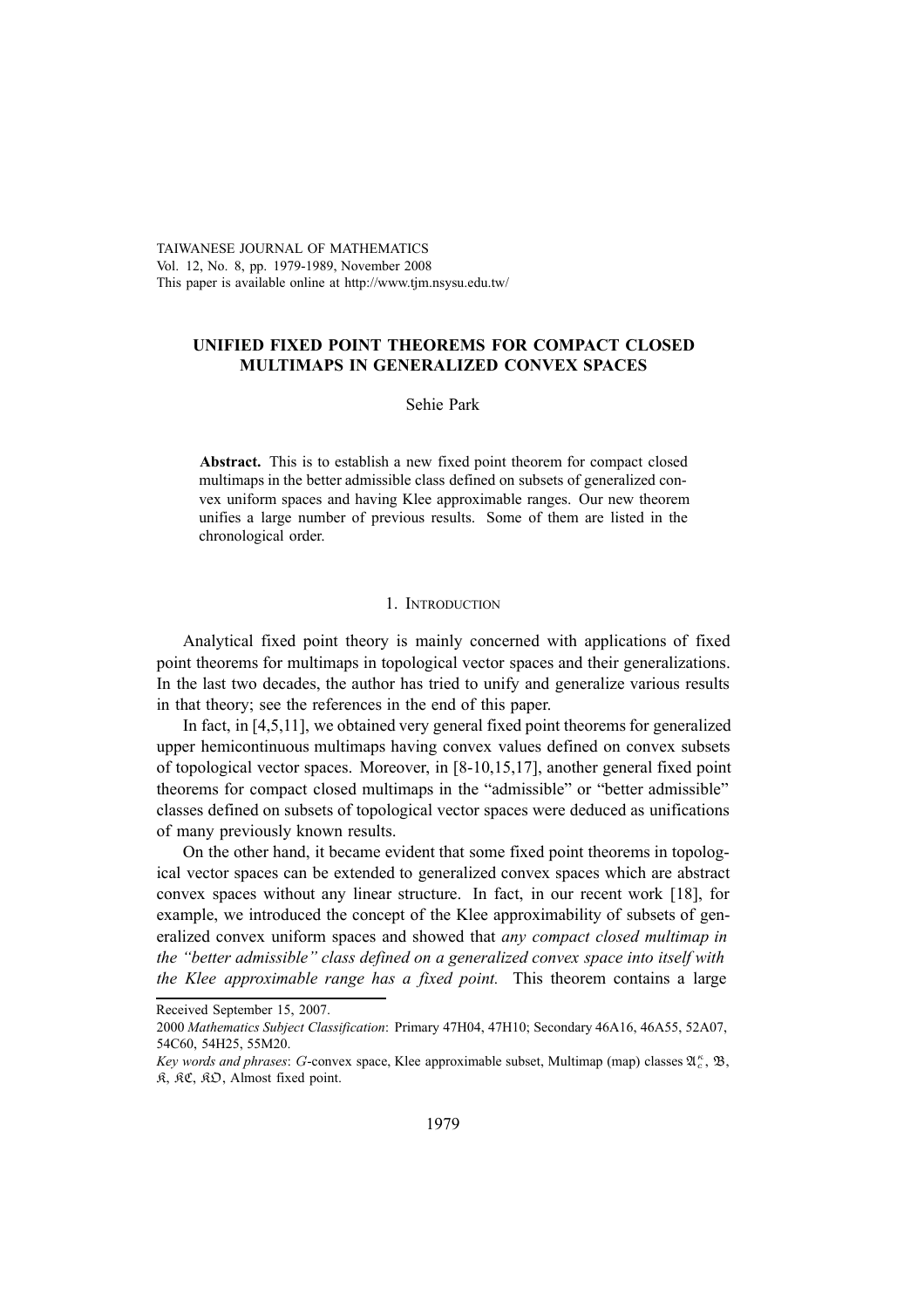number of known results on topological vector spaces or on various subclasses of generalized convex spaces. Such subclasses are those of admissible spaces (in the sense of Klee),  $\Phi$ -spaces, sets of the Zima-Hadzic type, locally  $G$ -convex spaces, and LG-spaces.

The present paper is a continuation of [18]. In this paper, we deduce a new general fixed point theorem for *a compact closed multimap in the "better admissible" class defined on a subset of a generalized convex space into itself with the Klee approximable range.* This theorem unifies many of our previous results in [3-18] and clarify relations among them. We list some of such results in the chronological order.

In Section 2, we introduce multimap classes defined on generalized convex spaces and some mutual relations among them. Section 3 deals with the Klee approximability of the ranges of multimaps and a new fixed point theorem for the compact, closed, and better admissible multimaps defined on a subset of generalized convex spaces. In Section 4, we list some of our previous results which are direct consequences of the main theorem in the chronological order. Consequently, our new theorem unifies and generalize nearly one hundred fixed point theorems appeared in the history of generalizations of the Brouwer theorem; see [9].

For all terminology and notations, we follow [18].

#### 2. MULTIMAP CLASSES IN GENERALIZED CONVEX SPACES

In this section, we follow mainly [18,20] and references therein.

**Definitions.** A *generalized convex space* or a G-*convex space* (E,D; Γ) consists of a topological space E and a nonempty set D such that for each  $A \in \langle D \rangle$ with the cardinality  $|A| = n + 1$ , there exist a subset  $\Gamma(A)$  of E and a continuous function  $\phi_A : \Delta_n \to \Gamma(A)$  such that  $J \in \langle A \rangle$  implies  $\phi_A(\Delta_J) \subset \Gamma(J)$ .

Here,  $\langle D \rangle$  denotes the set of all nonempty finite subsets of D,  $\Delta_n$  the standard *n*-simplex with vertices  $\{e_i\}_{i=0}^n$ , and  $\Delta_J$  the face of  $\Delta_n$  corresponding to  $J \in \langle A \rangle$ ; that is, if  $A = \{a_0, a_1, \ldots, a_n\}$  and  $J = \{a_{i_0}, a_{i_1}, \ldots, a_{i_k}\} \subset A$ , then  $\Delta_J =$  $\text{co}\{e_{i_0}, e_{i_1}, \ldots, e_{i_k}\}.$  We may write  $\Gamma_A := \Gamma(A)$ . When  $D \subset E$ , the space is denoted by  $(E \supset D; \Gamma)$ . In case  $E = D$ , let  $(E; \Gamma) := (E, E; \Gamma)$ .

**Examples.** The following are typical examples of G-convex spaces [18,21]:

- (1) Any nonempty convex subset of a t.v.s.
- (2) A convex space due to Lassonde.
- (3) A C-space (or an  $H$ -space) due to Horvath. Hyperconvex metric spaces are very particular ones of C-spaces.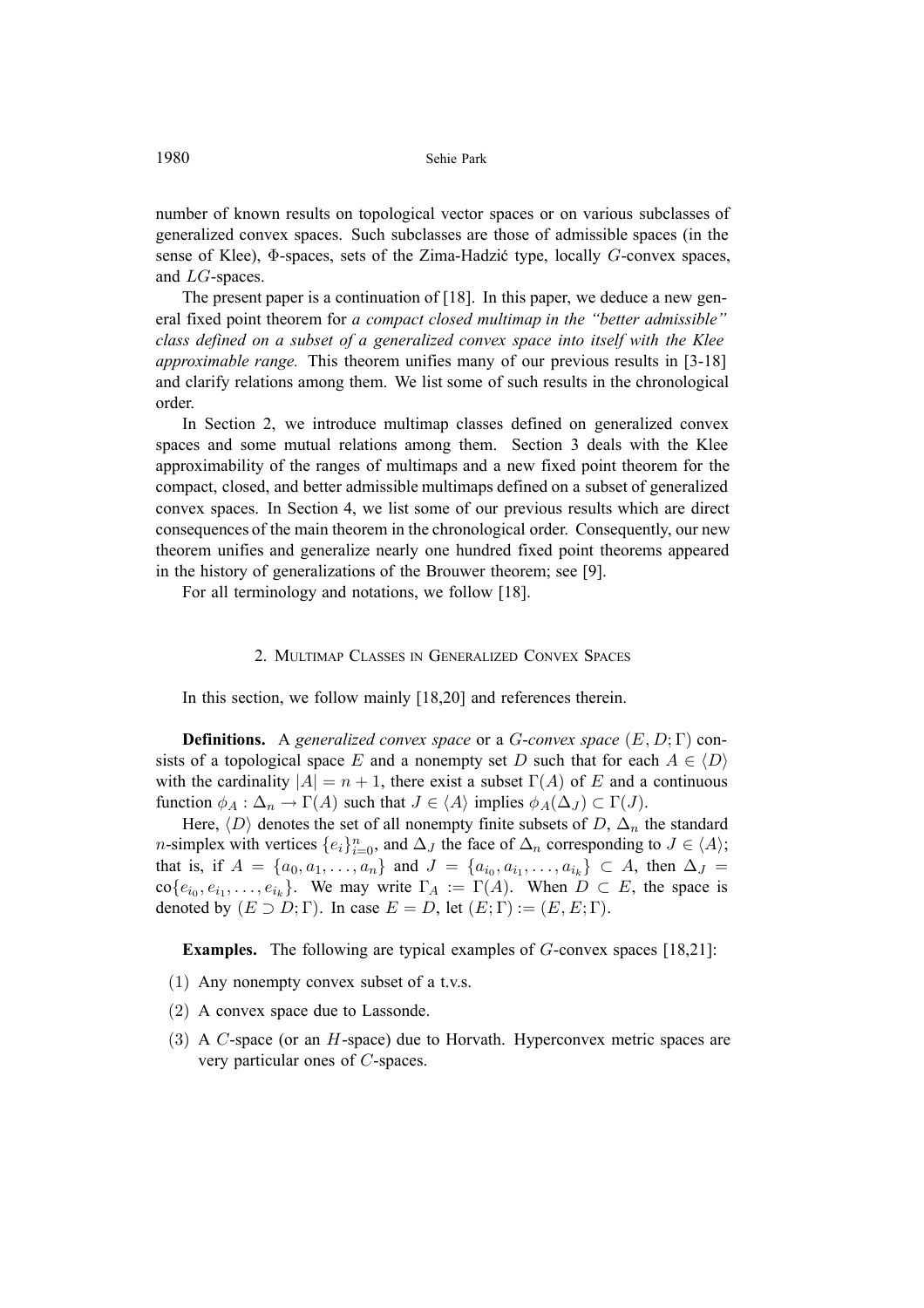- (4) An *L*-space due to Ben-El-Mechaiekh et al. The so-called  $FC$ -spaces are particular ones of L-spaces.
- (5) A  $\phi_A$ -space  $(X, D; {\phi_A}_{A \in \langle D \rangle})$  consisting of a topological space X, a nonempty set D, and a family of continuous functions  $\phi_A : \Delta_n \to X$  for  $A \in \langle D \rangle$  with  $|A| = n + 1$ , can be made into a G-convex space [21].

**Definition.** Let  $(E, D; \Gamma)$  be a G-convex space, X a nonempty subset of E, and Y a topological space. We define *the better admissible class*  $\mathfrak B$  of multimaps from  $X$  into  $Y$  as follows:

 $F \in \mathfrak{B}(X,Y) \iff F : X \multimap Y$  is a map such that, for any  $\Gamma_N \subset X$ , where  $N \in \langle D \rangle$  with the cardinality  $|N| = n + 1$ , and for any continuous function  $p: F(\Gamma_N) \to \Delta_n$ , the composition

$$
\Delta_n \xrightarrow{\phi_N} \Gamma_N \xrightarrow{F|_{\Gamma_N}} F(\Gamma_N) \xrightarrow{p} \Delta_n
$$

has a fixed point. Note that  $\Gamma_N$  can be replaced by the compact set  $\phi_N(\Delta_n) \subset X$ .

There are lots of subclasses of  $\mathfrak{B}$ ; see [18] and references therein. We give some subclasses of  $\mathfrak{B}$  as follows:

**Examples.** For topological spaces X and Y, an *admissible* class  $\mathfrak{A}_{c}^{\kappa}(X, Y)$ [resp.,  $\mathfrak{A}_{c}^{\sigma}(X,Y)$ ] of maps  $F : X \multimap Y$  is one such that, for each nonempty compact [resp.,  $\sigma$ -compact] subset K of X, there exists a map  $G \in \mathfrak{A}_{c}(K,Y)$ satisfying  $G(x) \subset F(x)$  for all  $x \in K$ ; where  $\mathfrak{A}_c$  consists of finite compositions of maps in a class  $\mathfrak A$  of maps satisfying the following properties:

- (i)  $\mathfrak A$  contains the class  $\mathbb C$  of (single-valued) continuous functions;
- (ii) each  $T \in \mathfrak{A}_c$  is u.s.c. with nonempty compact values; and
- (iii) for any polytope P, each  $T \in \mathfrak{A}_c(P, P)$  has a fixed point, where the intermediate spaces are suitably chosen.

Here, a polytope  $P$  is a homeomorphic image of a standard simplex. There are lots of examples of  $\mathfrak A$  and  $\mathfrak A_c^{\kappa}$ ; see [9] and references therein.

Subclasses of the admissible class  $\mathfrak{A}_{c}^{\kappa}$  are classes of continuous functions  $\mathbb{C},$ the Kakutani maps  $K$  (with convex values and codomains are convex spaces), the Aronszajn maps M (with  $R_{\delta}$  values), the acyclic maps V (with acyclic values), the Powers maps  $V_c$  (finite compositions of acyclic maps), the O'Neill maps N (continuous with values of one or  $m$  acyclic components, where  $m$  is fixed), the approachable maps A (whose domains and codomains are uniform spaces), admissible maps of Górniewicz,  $\sigma$ -selectionable maps of Haddad and Lasry, permissible maps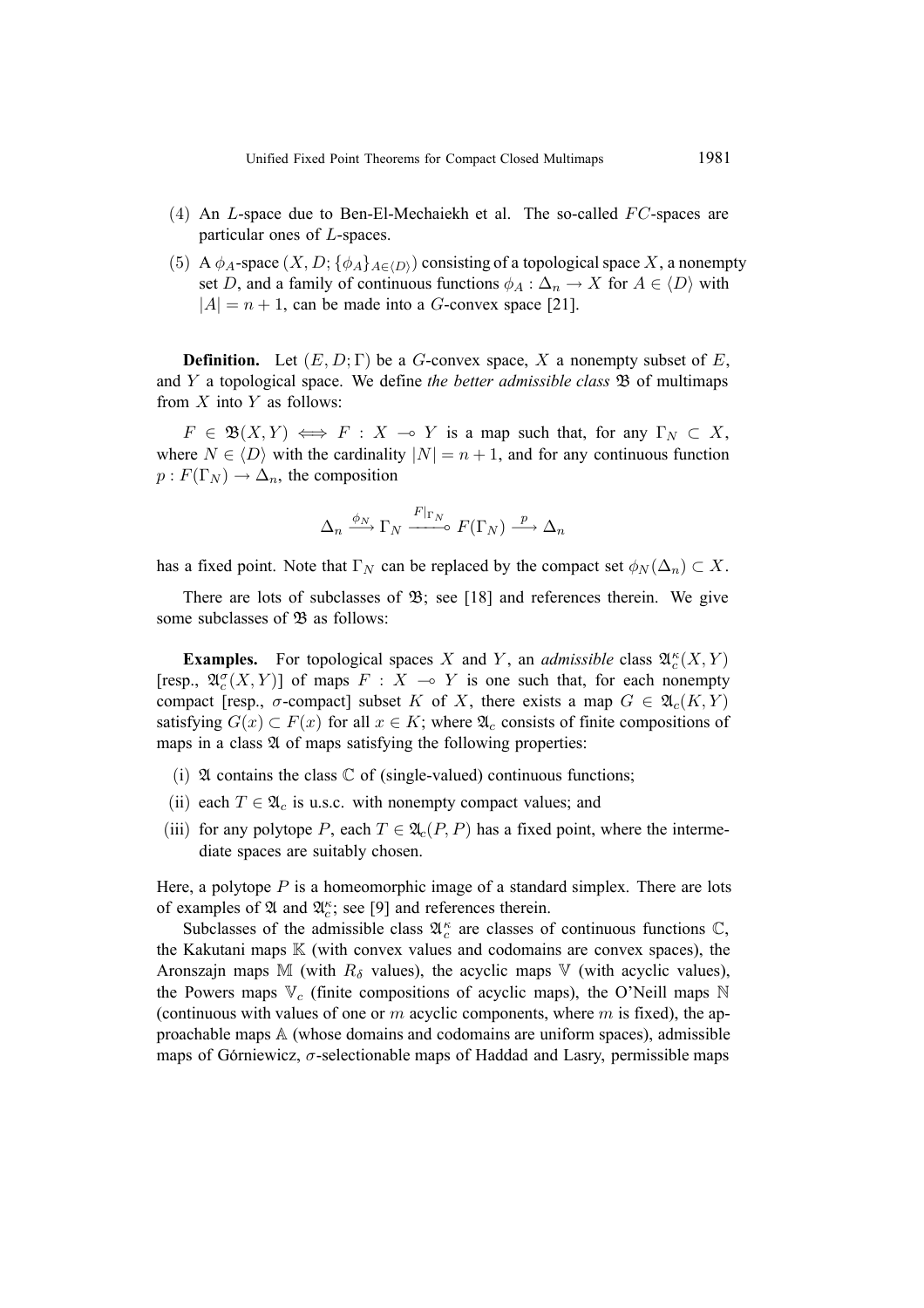of Dzedzej, the class  $\mathbb{K}_{c}^{\sigma}$  of Lassonde, the class  $\mathbb{V}_{c}^{\sigma}$  of Park et al., approximable maps of Ben-El-Mechaiekh and Idizk, and many others.

Note that for a G-convex space  $(X, D; \Gamma)$  and any space Y, an admissible class  $\mathfrak{A}_{c}^{\kappa}(X, Y)$  is a subclass of  $\mathfrak{B}(X, Y)$ . Some examples of maps in  $\mathfrak{B}$  not belonging to  $\mathfrak{A}_{c}^{\kappa}$  were known. Note that the connectivity map due to Nash and Girolo is such an example.

**Definition.** Let  $(E, D; \Gamma)$  be a G-convex space and Z a set. A map  $F: E \to Z$ is said to have *the KKM property* and is called a  $\mathcal{R}$ -*map* if, for any map  $G : D \to Z$ satisfying

$$
F(\Gamma_A) \subset G(A) := \bigcup_{y \in A} G(y) \quad \text{for all } A \in \langle D \rangle,
$$

the family  $\{G(y)\}_{y\in D}$  has the finite intersection property. We denote

 $\mathfrak{K}(E,Z) := \{ F : E \multimap Z \mid F \text{ has the KKM property} \}.$ 

Similarly, when Z is a topological space, a  $\Re\mathfrak{C}$ -map is defined for closed-valued maps G, and a KO-*map* for open-valued maps G. Some authors use the notation KKM( $E, Z$ ) instead of  $\mathcal{RC}(E, Z)$ .

## **Examples.**

- (1) Every G-convex space  $(E, D; \Gamma)$  has a map  $F \in \mathcal{R}(E, Z)$  for any nonempty set Z. For a trivial example, choose  $F(x) := Z$  for all  $x \in E$ . If  $1_E \in$  $\mathcal{R}(E, E)$ , then  $f \in \mathcal{R}(E, E)$  for any function  $f : E \to E$ .
- (2) It is known that for a G-convex space  $(E, D; \Gamma)$ , we have the identity map  $1_X \in \mathcal{RC}(E, E) \cap \mathcal{RD}(E, E)$ ; see [2,20]. Moreover, for any topological space Y, if  $F : E \to Y$  is a continuous single-valued map or if  $F : E \to Y$  has a continuous selection, then it is easy to check that  $F \in \mathcal{RC}(E,Y) \cap \mathcal{RD}(E,Y)$ . Note that there are many known selection theorems due to Michael and others; see [19].
- (3) In early 1990's, the author introduced the admissible class  $\mathfrak{A}_{c}^{\kappa}(X,Y)$  of multimaps  $X \multimap Y$  between topological spaces and showed that this class has the KKM property when  $X$  is a convex space and  $Y$  is a Hausdorff space. Motivated by this, Chang and Yen [1] defined the KKM class of maps on convex subsets of topological vector spaces. Naturally, their KC class contains  $\mathfrak{A}_{c}^{\kappa}$ -class on convex spaces, but significant proper examples of the former not in the latter are hard to find. Further, Chang et al. extended the KKM-class to S-KKM class. On the other hand, the author extended the  $\mathfrak{A}_{c}^{\kappa}$ -class to the 'better' admissible B-class on convex spaces, supplied a large number of examples, and showed that, in the class of compact closed multimaps from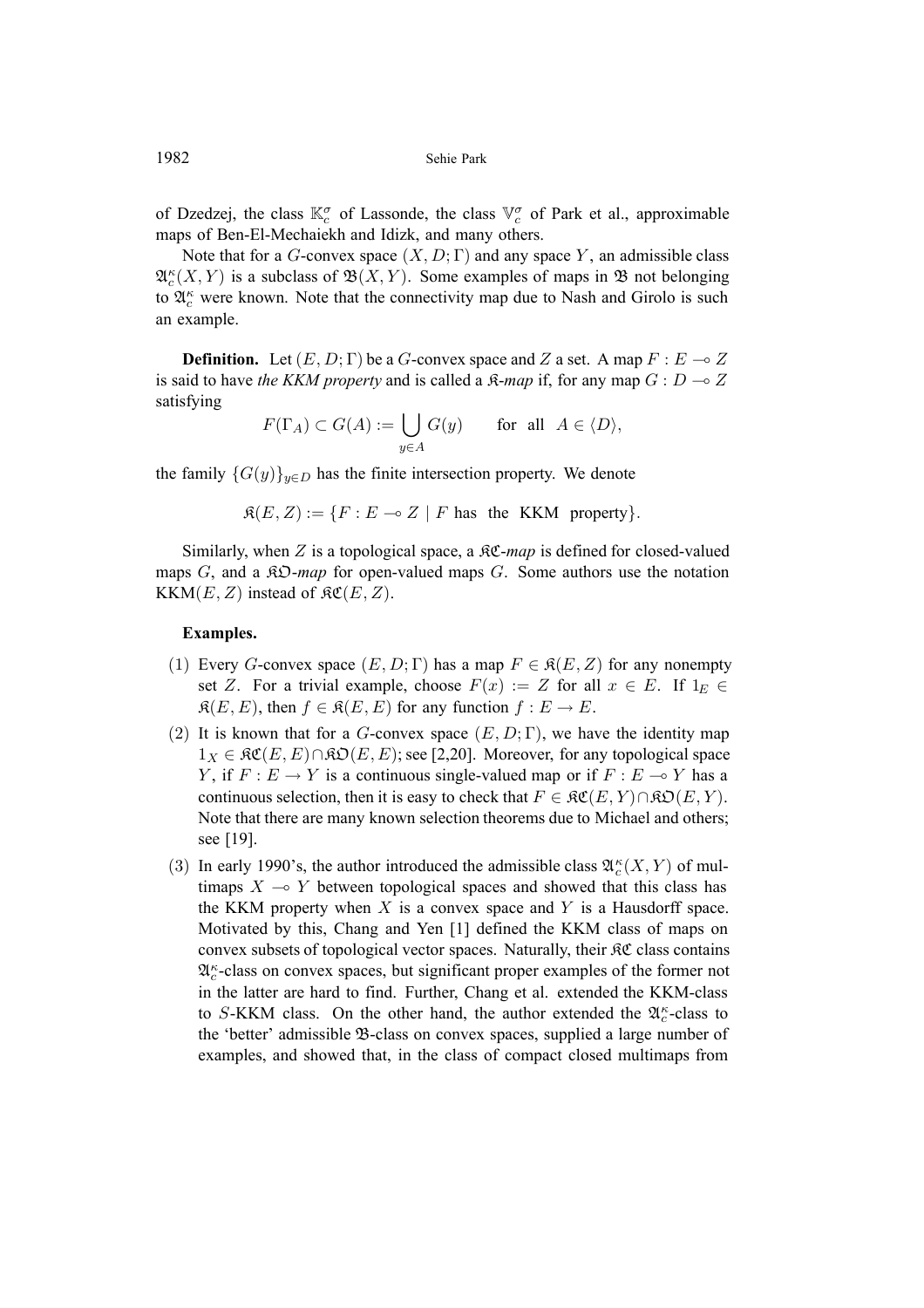convex spaces into Hausdorff spaces, two subclasses  $\mathcal{B}$  and  $\mathcal{RC}$  coincide [7]. Moreover, recently H. Kim showed that two classes KKM and s-KKM of multimaps from a convex space into a topological space are identical whenever s is surjective [this is the only case s-KKM is meaningful]. For G-convex spaces, such multimap classes are extended and investigated by a number of authors. For references, see [20].

The following is known [20], where  $\mathbb C$  is the class of continuous functions:

**Proposition 2.1.** *Let* (E,D; Γ) *be a* G*-convex space and* Z *a topological space. Then*

- (1)  $\mathbb{C}(E, Z) \subset \mathfrak{A}^{\kappa}_c(E, Z) \subset \mathfrak{B}(E, Z);$
- (2)  $\mathbb{C}(E,Z) \subset \mathfrak{RC}(E,Z) \cap \mathfrak{RD}(E,Z)$ *; and*
- (3)  $[2]$   $\mathfrak{A}_{c}^{\kappa}(E, Z) \subset \mathfrak{RC}(E, Z) \cap \mathfrak{KO}(E, Z)$  *if Z is Hausdorff.*

Consider the following condition for a G-convex space  $(E \supset D; \Gamma)$ :

(\*)  $\Gamma_{\{x\}} = \{x\}$  for each  $x \in D$ ; and, for each  $N \in \langle D \rangle$  with the cardinality  $|N| = n+1$ , there exists a continuous function  $\phi_N : \Delta_n \to \Gamma_N$  such that  $\phi_N(\Delta_n) =$  $\Gamma_N$  and that  $J \in \langle N \rangle$  implies  $\phi_N(\Delta_J) = \Gamma_J$ .

Note that every convex space satisfies condition  $(*)$ .

**Theorem 2.2.** ([20]). *Let* (E,D; Γ) *be a* G*-convex space and* Z *a topological space.*

- (1) *If* Z is a Hausdorff space, then every compact map  $F \in \mathcal{B}(E, Z)$  belongs to  $\mathfrak{RC}(E,Z)$ .
- (2) *If*  $F : E \to Z$  *is a closed map such that*  $F \phi_N \in \mathfrak{RC}(\Delta_n, Z)$  *for any*  $N \in \langle D \rangle$ *with the cardinality*  $|N| = n + 1$ *, then*  $F \in \mathfrak{B}(E, Z)$ *.*
- (3) *In the class of closed maps defined on a G-convex space*  $(E \supset D; \Gamma)$  *satisfying condition* (\*) *into a space* Z, a map  $F \in \Re{\mathfrak{C}}(E, Z)$  *belongs to*  $\mathfrak{B}(E, Z)$ *.*

**Remark.** In (2), note that for any map  $F \in \mathfrak{A}_{c}^{\kappa}(E, Z)$ , we have  $F \phi_N \in$  $\mathfrak{A}_{c}^{\kappa}(\Delta_{n}, Z) \subset \mathfrak{KC}(\Delta_{n}, Z) \cap \mathfrak{KD}(\Delta_{n}, Z)$  when Z is Hausdorff; see [2].

**Corollary 2.3.** *In the class of compact closed maps defined on a* G*-convex space* (E ⊃ D; Γ) *satisfying condition* (∗) *into a Hausdorff space* Z*, two subclasses*  $\mathfrak{RC}(E, Z)$  and  $\mathfrak{B}(E, Z)$  are identical.

**Corollary 2.4.** *In the class of compact closed maps defined on a convex space*  $(X, D)$  *into a Hausdorff space* Z, two *subclasses*  $\mathcal{RC}(X, Z)$  *and*  $\mathcal{B}(X, Z)$ *are identical.*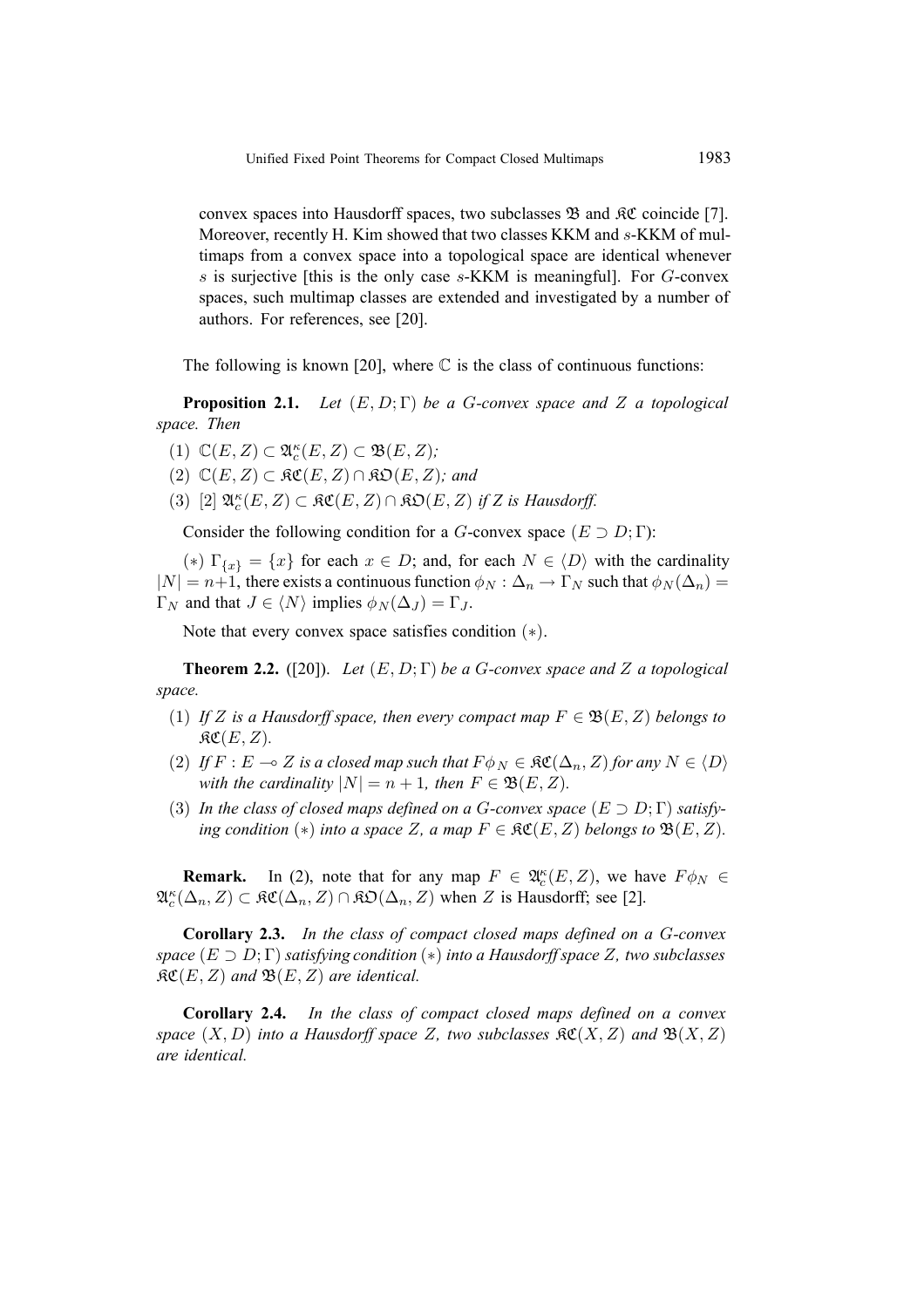1984 Sehie Park

**Remark.** This is noted in [7] by a different method. In view of Corollary 2.4, the class B is favorable to use for convex spaces since it has already plenty of examples and is much easier to find examples.

## 3. A UNIFIED FIXED POINT THEOREM

In this section, we begin with a generalized version of our previous definition of the Klee approximability of ranges as in [18].

**Definition.** A *generalized convex uniform space*  $(E, D; \Gamma; \mathcal{U})$  is a generalized convex space such that  $(E, U)$  is a uniform space with a basis U of the uniformity consisting of symmetric entourages. For each  $U \in \mathcal{U}$ , let

$$
U[x] = \{x' \in X \mid (x, x') \in U\}
$$

be the U-ball around a given element  $x \in E$ .

We introduce particular types of subsets of generalized convex uniform spaces adequate to establish our fixed point theory:

**Definition.** For a generalized convex uniform space  $(E, D; \Gamma; \mathcal{U})$ , a subset X of E is said to be *admissible* (in the sense of Klee) if, for each nonempty compact subset K of X and for each entourage  $U \in \mathcal{U}$ , there exists a continuous function  $h: K \to X$  satisfying

- (1)  $(x, h(x)) \in U$  for all  $x \in K$ ;
- (2)  $h(K) \subset \Gamma_N$  for some  $N \in \langle D \rangle$ ; and
- (3) there exist continuous functions  $p: K \to \Delta_n$  and  $\phi_N: \Delta_n \to \Gamma_N$  with  $|N| = n + 1$  such that  $h = \phi_N \circ p$ .

For more general purposes, we introduce a generalized version of our previous definition of the Klee approximability of ranges of multimaps which was used instead of the admissibility of domains:

**Definition.** Let  $(E, D; \Gamma; \mathcal{U})$  be a generalized convex uniform space. A subset K of E is said to be *Klee approximable* if, for each entourage  $U \in \mathcal{U}$ , there exists a continuous function  $h : K \to E$  satisfying conditions (1)-(3) in the preceding definition. Especially, for a subset X of E, K is said to be Klee approximable *into* X whenever the range  $h(K) \subset \Gamma_N \subset X$  for some  $N \in \langle D \rangle$  in condition (2).

In the category of topological vector spaces or  $C$ -spaces, the concepts of locally convex spaces,  $LC$ -spaces,  $\Phi$ -spaces, subsets of the Zima-Hadzić type, admissible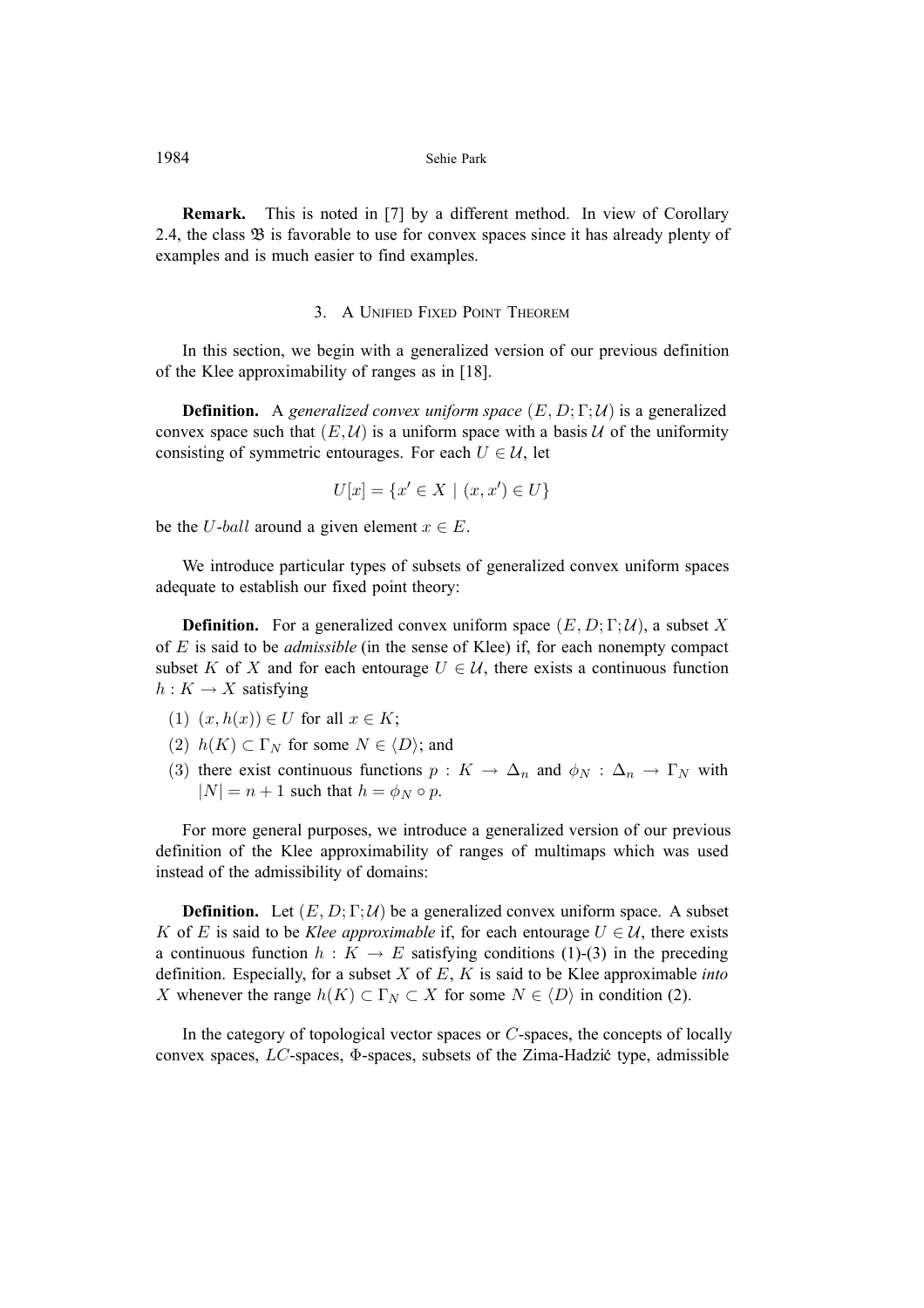subsets, and Klee approximable sets are quite well-known. They were introduced in order to generalize known fixed point theorems.

In our previous work  $[18]$ , we extended those concepts to  $G$ -convex uniform spaces and established the mutual relations among them as follows:

**Theorem 3.1.** *In the class of* G*-convex uniform spaces, the following hold:*

- (1) *Any* LG*-space is of the Zima-Hadzic type. ´*
- (2) *Every* LG*-space is locally* G*-convex whenever every singleton is* Γ*-convex.*
- (3) *Any nonempty subset of a locally* G*-convex space is a* Φ*-set.*
- (4) *Any Zima-Hadzic type subset of a ´* G*-convex uniform space such that every singleton is* Γ*-convex is a* Φ*-set.*
- (5) *Every* Φ*-space is admissible. More generally, every nonempty compact* Φ*subset is Klee approximable.*

We have the following main fixed point result in this paper:

**Theorem 3.2.** *Let*  $(E, D; \Gamma; \mathcal{U})$  *be a G-convex uniform space,*  $X \subset Y$  *subsets of* E, and  $F: Y \to Y$  a multimap such that  $F|_X \in \mathfrak{B}(X, Y)$  and  $F(X)$  is Klee *approximable into X. Then F has the almost fixed point property* (*that is, for each*  $U$  ∈  $U$ *, F* has a U-fixed point  $x_U$  ∈ Y satisfying  $F(x_U) \cap U[x_U] \neq \emptyset$ ).

*Further if* E *is Hausdorff,* F *is closed, and*  $\overline{F(X)}$  *is compact in* Y, then F has *a fixed point*  $x_0 \in Y$  (*that is,*  $x_0 \in F(x_0)$ ).

*Proof.* Since  $K := F(X)$  is Klee approximable into X, for each symmetric entourage  $U \in \mathcal{U}$ , there exists a continuous function  $h: K \to X$  satisfying conditions (1) - (3) of the definition of Klee approximable subsets, and we have

$$
\Delta_n \xrightarrow{\phi_N} \Gamma_N \xrightarrow{F|_{\Gamma_N}} F(\Gamma_N) \xrightarrow{p} \Delta_n
$$

for some  $N \in \langle D \rangle$  with  $|N| = n + 1$  and  $\Gamma_N \subset X$ . Let  $p' := p|_{F(\Gamma_N)}$ . Since  $F|_X \in \mathfrak{B}(X,Y)$ , the composition  $p' \circ (F|_{\Gamma_N}) \circ \phi_N : \Delta_n \to \Delta_n$  has a fixed point  $a_U \in \Delta_n$ . Let  $x_U := \phi_N(a_U)$ . Then

$$
a_U \in (p' \circ F \circ \phi_N)(a_U) = (p' \circ F)(x_U)
$$

and hence

$$
x_U = \phi_N(a_U) \in (\phi_N \circ p' \circ F)(x_U).
$$

Since  $h = \phi_N \circ p$  by definition, we have

$$
x_U = h(y_U)
$$
 for some  $y_U \in (F|_{\Gamma_N})(x_U)$ .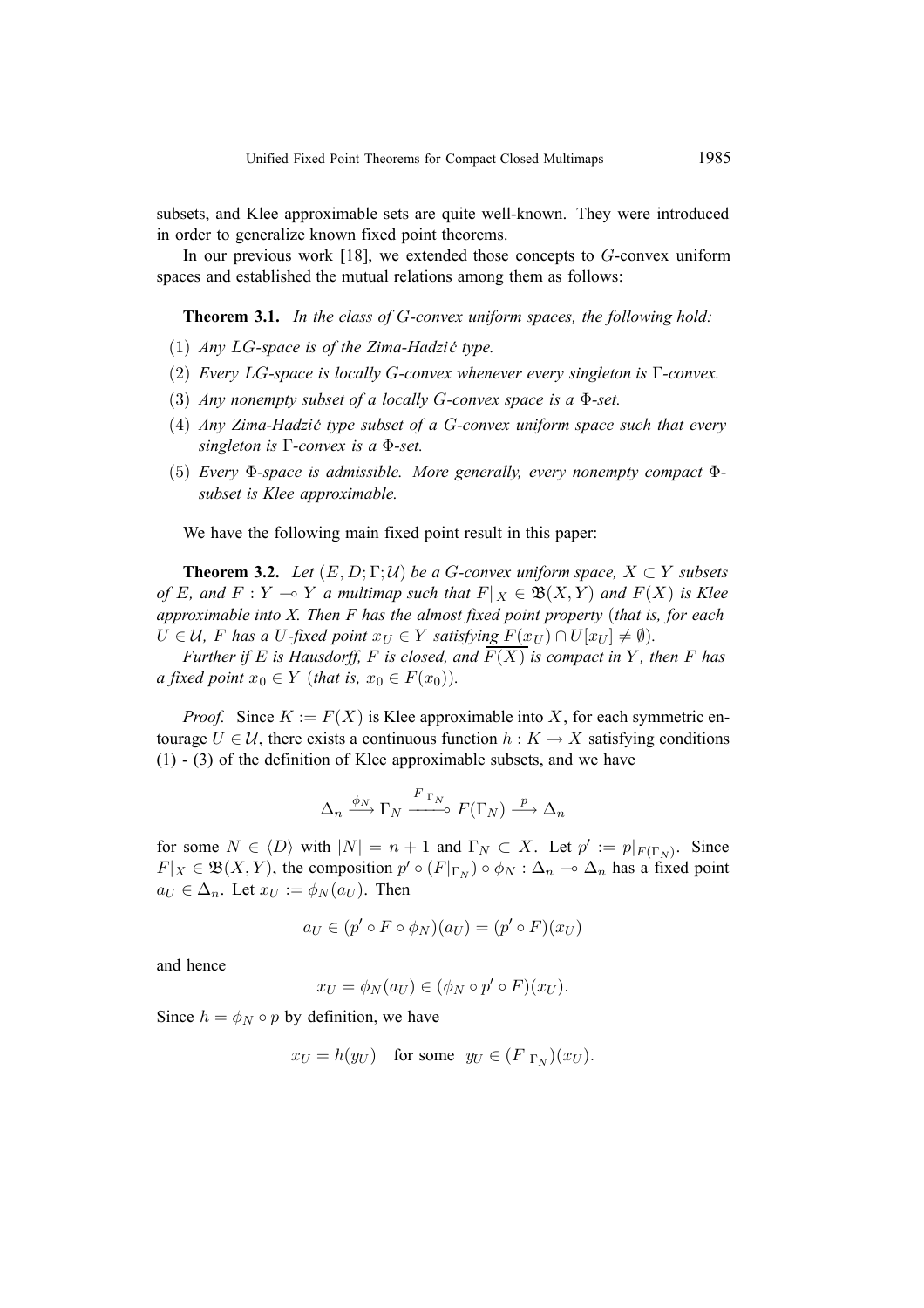Therefore, for each entourage  $U \in \mathcal{U}$ , there exist points  $x_U \in X$  and  $y_U \in F(x_U)$ such that  $(x_U, y_U) = (h(y_U), y_U) \in U$ . So, for each U, there exist  $x_U, y_U \in X$ such that  $y_U \in F(x_U)$  and  $y_U \in U[x_U]$ .

Now suppose that F is closed and  $\overline{F(X)}$  is compact. Since  $F(X)$  is relatively compact, we may assume that the net  $y_U$  in  $F(X)$  converges to some  $x_0 \in \overline{F(X)}$ . Since  $(x_U, y_U) \in U$  for each  $U \in \mathcal{U}$ , by the Hausdorffness of E, the net  $x_U$  also converges to  $x_0$ . Since the graph of F is closed in  $Y \times Y$  and  $(x_U, y_U) \in Gr(F)$ , we have  $(x_0, y_0) \in \text{Gr}(F)$  and hence we have  $x_0 \in F(x_0)$ . This completes our proof.

Note that, by choosing particular subclass of multimaps or particular types of G-convex spaces, we can deduce a large number of known or new fixed point theorems from Theorem 3.2.

## 4. VARIOUS CONSEQUENCES OF THE MAIN THEOREM

In this section, we list some of our previous results which are direct consequences of Theorem 3.2 in the chronological order. For simplicity, all topological spaces are assumed to be Hausdorff unless explicitly stated otherwise.

In 1992, the celebrated Himmelberg fixed point theorem was extended to acyclic maps in [3]:

**Theorem 4.1.** *Let* X *be a convex subset of a locally convex t.v.s. Then every compact acyclic map*  $T : X \rightarrow X$  *has a fixed point.* 

Theorem 4.1 was extended to the class  $\mathfrak{A}_c$  (1993, [5]),  $\mathbb{V}_c^{\sigma}$  (1994),  $\mathfrak{A}_c^{\sigma}$  (1994, [6]), and  $\mathfrak{B}$  (1997, [7]).

In 1993 [5], we obtained the following with a different method:

**Theorem 4.2.** *Let* X *be a compact convex subset of a t.v.s.* E *on which its dual*  $E^*$  *separates points. Then any map*  $F \in \mathfrak{A}_c^{\kappa}(X, X)$  *has a fixed point.* 

In 1998 [8], Theorem 4.1 was extended to a non-locally convex t.v.s. as follows:

**Theorem 4.3.** *Let* X *be an admissible convex subset of a t.v.s.* E*. Then any compact map*  $F \in \mathfrak{A}_c(X,X)$  *has a fixed point.* 

In 2000 [10] and others, a particular form of Theorem 4.3 for  $F \in \mathbb{V}_c(X,X)$ (that is, a finite composition of acyclic maps) was applied to a Simons type cyclic coincidence theorem for acyclic maps, the von Neumann type intersection theorems for graphs of compact compositions of acyclic maps, the Nash type equilibrium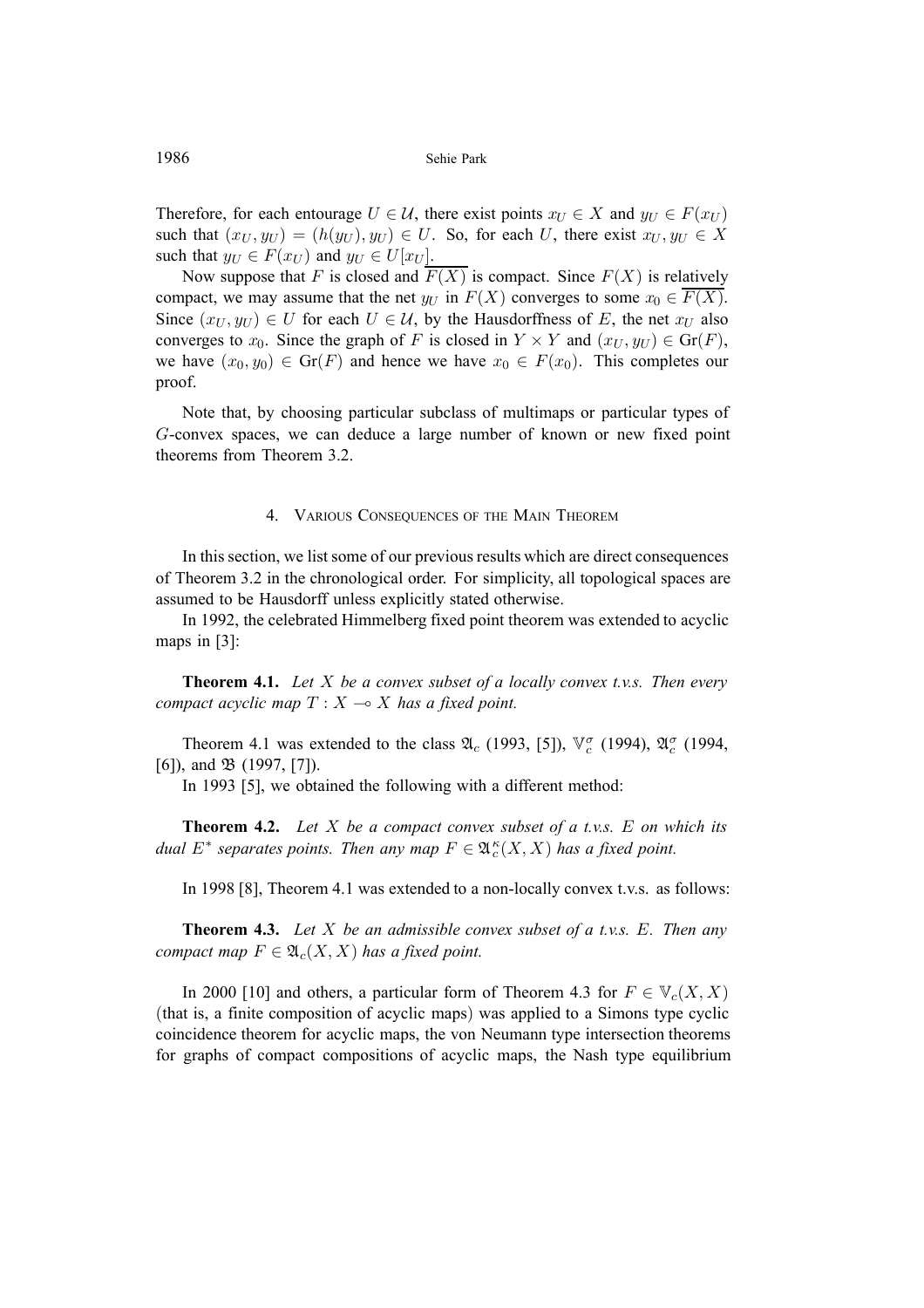theorems, saddle point or minimax theorems, quasi-equilibrium problems, and quasivariational inequalities, where most of related convexity were replaced by acyclicity.

Since an admissible convex subset of a t.v.s. is an admissible G-convex space, we have the following from Theorem 3.2:

**Theorem 4.4.** *Let* X *be an admissible convex subset of a t.v.s.* E*. Then any compact closed map*  $F \in \mathfrak{B}(X,X)$  *has a fixed point.* 

Theorem 4.4 was given in 1998 [8], where we listed more than sixty papers in chronological order, from which we could deduce particular forms of Theorem 4.4.

For  $X = Y$ , Theorem 3.2 reduces the following form of the main theorem of [15] in 2004:

**Theorem 4.5.** *Let* X *be a subset of a t.v.s. E and*  $F \in \mathfrak{B}(X,X)$  *a compact closed map. If* F(X) *is Klee approximable into* X*, then* F *has a fixed point.*

For  $X = Y = E$ , Theorem 3.2 reduces to the following main theorem of [18] in 2007:

**Theorem 4.6.** *Let*  $(X, D; \Gamma; \mathcal{U})$  *be a G-convex uniform space and*  $F \in$  $\mathfrak{B}(X, X)$  *a multimap such that*  $F(X)$  *is Klee approximable. Then* F has the *almost fixed point property.*

*Further if* F *is closed and compact, then* F *has a fixed point*  $x_0 \in X$  (*that is,*  $x_0 \in F(x_0)$ .

This theorem contains a large number of known results on topological vector spaces or on various subclasses of the class of admissible G-convex spaces. Such subclasses are those of admissible spaces,  $\Phi$ -spaces, sets of the Zima-Hadzic type, locally G-convex spaces, and LG-spaces; see [18]. Mutual relations among those subclasses and some related results on approximable maps, Kakutani maps, acyclic maps, Φ-maps, and others are investigated in [18].

**Corollary 4.7.** *Let* (X, D; Γ; U) *be an admissible* G*-convex space. Then any compact closed map*  $F \in \mathfrak{B}(X,X)$  *has a fixed point.* 

**Corollary 4.8.** *Let* (X, D; Γ; U) *be a compact admissible* G*-convex space. Then any map*  $F \in \mathfrak{A}_{c}^{\kappa}(X, X)$  *has a fixed point.* 

The following is a consequence of Theorem 3.2:

**Theorem 4.9.** *Let* X and Y *be subsets of a t.v.s.* E *such that*  $X \subset Y$  *and*  $F: Y \longrightarrow Y$  *a map.*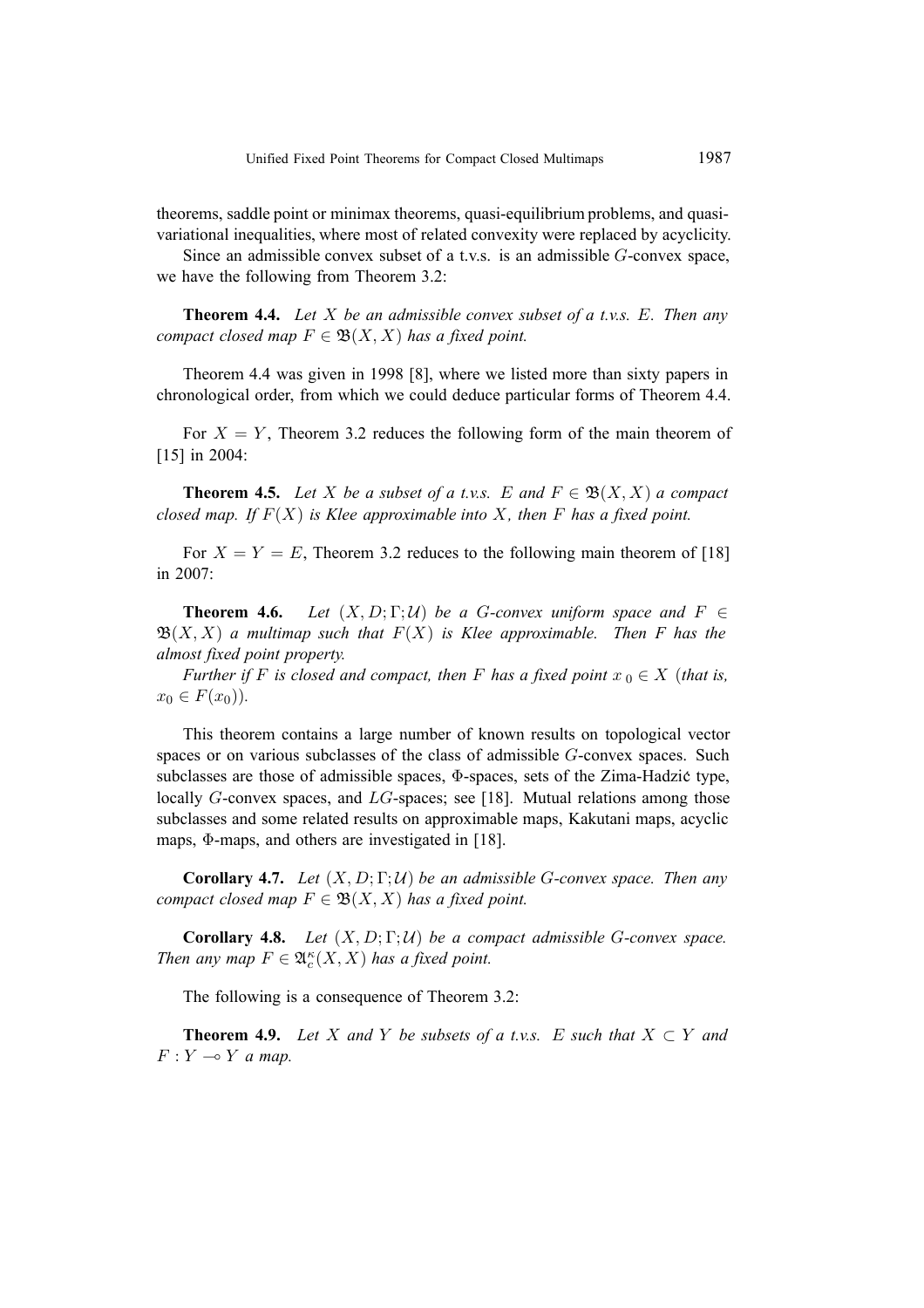#### 1988 Sehie Park

- (1) *If*  $F|_X \in \mathfrak{B}(X, Y)$  *and*  $F(X)$  *is Klee approximable into* X, *then*  $F|_X$  *has the almost fixed point property (that is, for any*  $V \in V$ ,  $F|_X$  *has a* V-fixed *point*  $x_V \in X$  *satisfying*  $F(x_V) \cap (x_V + V) \neq \emptyset$ *).*
- (2) *Further if F is closed and*  $F|_X$  *is compact, then* F *has a fixed point.*

Note that, in (1), E is not necessarily Hausdorff. Theorem 4.9 would be better than [17, Theorem 2.2]. In [17], it should be  $\mathfrak{B} = \mathfrak{B}^p$ .

#### 5. APPLICATIONS

Earlier fixed point theorems in Section 4 were applied to the following problems in the author's works in 1991-2007; see [9] and MATHSCINET.

Best approximations, variational inequalities, quasi-variational inequalities, the Leray-Schauder type alternatives, existence of maximal elements, minimax inequalities, the Walras excess demand theorems, generalized equilibrium problems, generalized complementarity problems, condensing maps, openness of multimaps, the Birkhoff-Kellogg type theorems, saddle points in nonconvex sets, acyclic or other versions of the Nash equilibrium theorems, quasi-equilibrium theorems, extensions of monotone sets, eigenvector problems, the KKM theory, and others.

#### **REFERENCES**

- 1. T.-H. Chang and C.-L. Yen, KKM Property and fixed point theorems, *J. Math. Anal. Appl.*, **203** (1996), 224-235.
- 2. H. Kim and S. Park, Remarks on the KKM property for open-valued multimaps on generalized convex spaces, *J. Korean Math. Soc.*, **42** (2005), 101-110.
- 3. S. Park, Some coincidence theorems on acyclic multifunctions and applications to KKM theory, in: *Fixed Point Theory and Applications*, (K.-K. Tan, ed.), pp. 248- 277, World Sci. Publ., River Edge, NJ, 1992.
- 4. , Fixed point theory of multifunctions in topological vector spaces, *J. Korean Math. Soc.*, **29** (1992), 191-208.
- 5. , Fixed point theory of multifunctions in topological vector spaces, *II, J. Korean Math. Soc.*, **30** (1993), 413-431.
- 6.  $\sim$ , Foundations of the KKM theory via coincidences of composites of upper semicontinuous maps, *J. Korean Math. Soc.*, **31** (1994), 493-519.
- 7. , Coincidence theorems for the better admissible multimaps and their applications, *Nonlinear Anal.*, **30** (1997), 4183-4191.
- 8.  $\ldots$ , A unified fixed point theory of multimaps on topological vector spaces, *J. Korean Math. Soc.*, **35** (1998), 803-829. Corrections, *ibid.*, **36** (1999), 829-832.